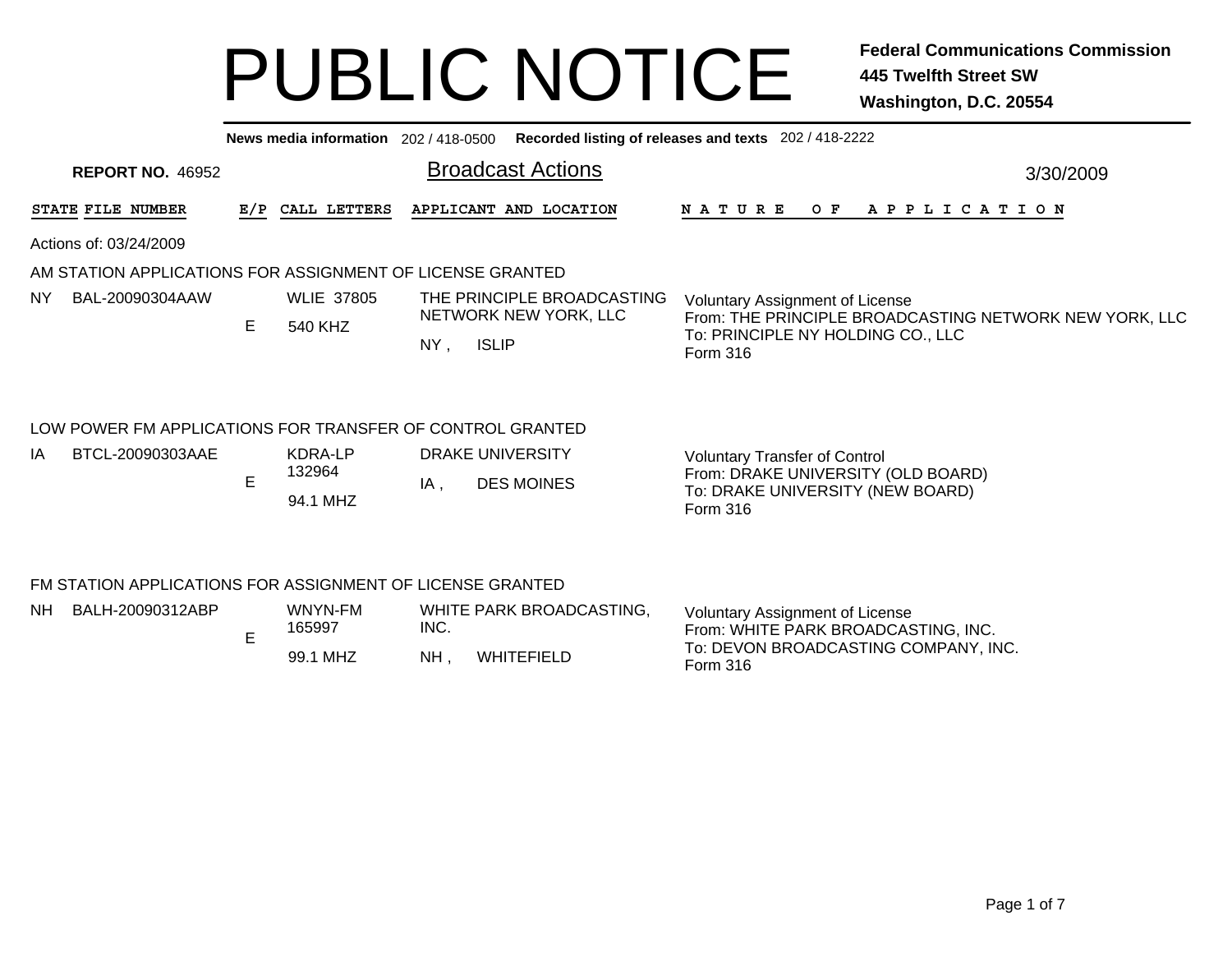|     |                                                    |     | News media information 202 / 418-0500 |                                                                                  |                                                                                   | Recorded listing of releases and texts 202 / 418-2222                                        |
|-----|----------------------------------------------------|-----|---------------------------------------|----------------------------------------------------------------------------------|-----------------------------------------------------------------------------------|----------------------------------------------------------------------------------------------|
|     | <b>REPORT NO. 46952</b>                            |     |                                       |                                                                                  | <b>Broadcast Actions</b>                                                          | 3/30/2009                                                                                    |
|     | STATE FILE NUMBER                                  | E/P | CALL LETTERS                          |                                                                                  | APPLICANT AND LOCATION                                                            | <b>NATURE</b><br>O F<br>A P P L I C A T I O N                                                |
|     | Actions of: 03/25/2009                             |     |                                       |                                                                                  |                                                                                   |                                                                                              |
|     | DIGITAL TV APPLICATIONS FOR CP EXTENSION DISMISSED |     |                                       |                                                                                  |                                                                                   |                                                                                              |
| PR. | BEPEDT-20090213DAV                                 |     | WMTJ-DT 2174                          | SISTEMA UNIVERSITARIO ANA G.                                                     | Extension of time to complete construction authorized pursuant                    |                                                                                              |
|     |                                                    | E   | CHAN-16                               | MENDEZ, INC.                                                                     |                                                                                   | to a modification of a DTV permit: BMPEDT-20070629AEN                                        |
|     |                                                    |     |                                       | PR,                                                                              | <b>FAJARDO</b>                                                                    |                                                                                              |
|     |                                                    |     |                                       |                                                                                  | FM STATION APPLICATIONS FOR MINOR MODIFICATION TO A CONSTRUCTION PERMIT DISMISSED |                                                                                              |
| ТX  | BMPED-20070907AEH                                  |     | KALD 91682                            |                                                                                  | <b>HOUSTON CHRISTIAN</b>                                                          | Mod of CP to chg                                                                             |
|     |                                                    | Е   | 91.9 MHZ                              |                                                                                  | BROADCASTERS, INC.                                                                | Engineering Amendment filed 03/02/2009                                                       |
|     |                                                    |     |                                       | TX,                                                                              | <b>CALDWELL</b>                                                                   |                                                                                              |
|     |                                                    |     |                                       |                                                                                  | DIGITAL TRANSLATOR OR DIGITAL LPTV APPLICATIONS FOR DISPLACEMENT DISMISSED        |                                                                                              |
| PA. | BDISDTL-20080729ABD                                |     | <b>WBGN-LP</b>                        |                                                                                  | <b>BRUNO GOODWORTH</b>                                                            | Minor change of callsign WBGN-LP.                                                            |
|     |                                                    | E   | 68405                                 | NETWORK, INC.                                                                    |                                                                                   | Engineering Amendment filed 09/15/2008<br>Engineering Amendment filed 09/29/2008             |
|     |                                                    |     | CHAN-16                               | Engineering Amendment filed 11/24/2008<br>Engineering Amendment filed 03/02/2009 |                                                                                   |                                                                                              |
|     |                                                    |     |                                       |                                                                                  |                                                                                   | TV TRANSLATOR OR LPTV STATION APPLICATIONS FOR MINOR CHANGE TO A LICENSED FACILITY DISMISSED |
| ТX  | BPTVL-20070521AAY                                  |     | KSPG-LP 8981                          |                                                                                  | ARACELIS ORTIZ CORPORATION                                                        | Minor change in licensed facilities, callsign KSPG-LP.                                       |
|     |                                                    | Е   | CHAN-11                               | TX,                                                                              | <b>CARRIZO SPRINGS</b>                                                            |                                                                                              |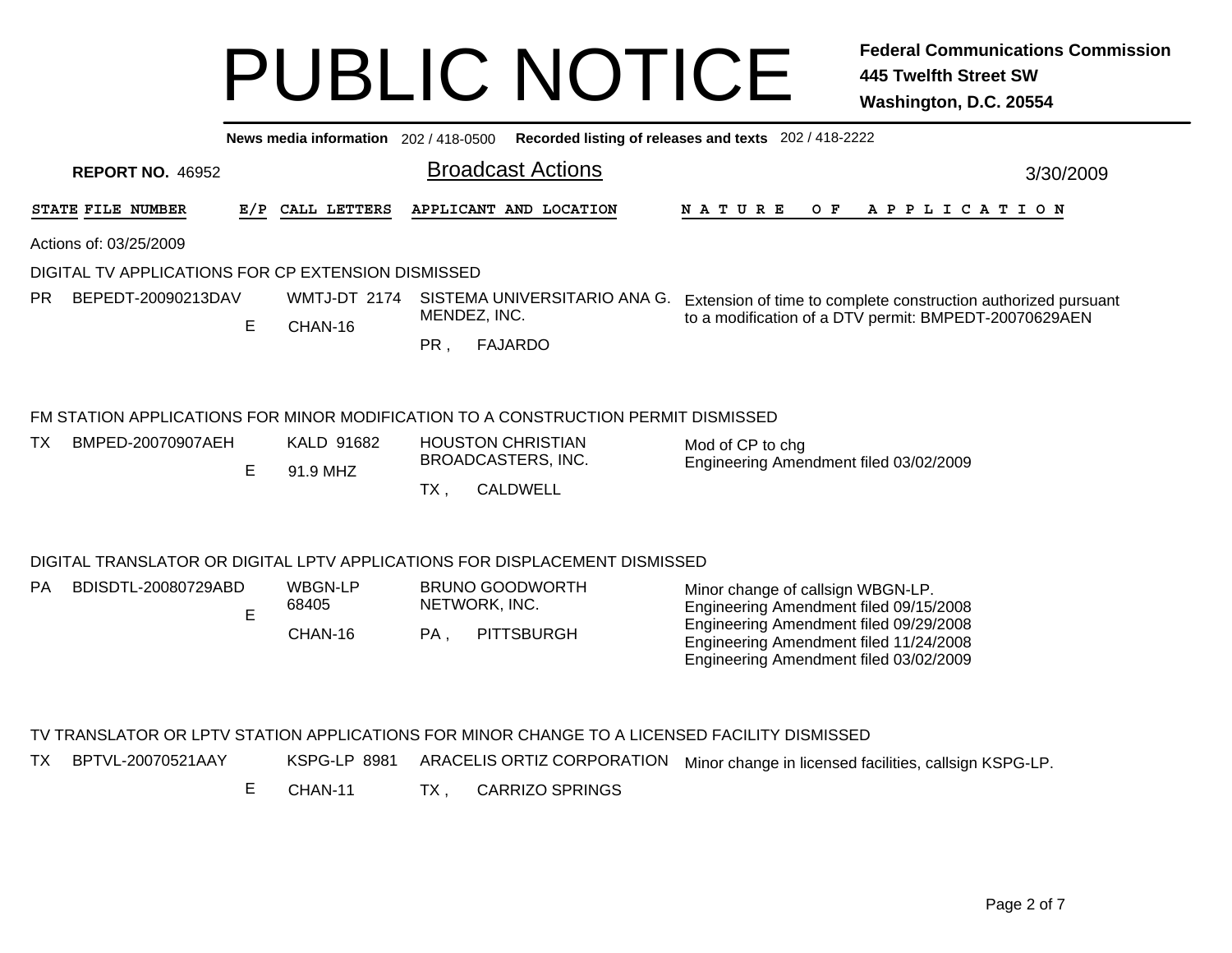|                          |                                                        |     | News media information 202 / 418-0500 |        |                                                                                              | Recorded listing of releases and texts 202 / 418-2222  |  |  |  |  |  |  |
|--------------------------|--------------------------------------------------------|-----|---------------------------------------|--------|----------------------------------------------------------------------------------------------|--------------------------------------------------------|--|--|--|--|--|--|
|                          | <b>REPORT NO. 46952</b>                                |     |                                       |        | <b>Broadcast Actions</b>                                                                     | 3/30/2009                                              |  |  |  |  |  |  |
|                          | STATE FILE NUMBER                                      | E/P | CALL LETTERS                          |        | APPLICANT AND LOCATION                                                                       | <b>NATURE</b><br>O F<br>A P P L I C A T I O N          |  |  |  |  |  |  |
|                          | Actions of: 03/25/2009                                 |     |                                       |        |                                                                                              |                                                        |  |  |  |  |  |  |
|                          |                                                        |     |                                       |        | TV TRANSLATOR OR LPTV STATION APPLICATIONS FOR MINOR CHANGE TO A LICENSED FACILITY DISMISSED |                                                        |  |  |  |  |  |  |
| BPTTL-20081125AVG<br>CA. |                                                        | E   | <b>KMBY-LP</b><br>68662               |        | COCOLA BROADCASTINBG<br><b>COMPANIES, LLC</b>                                                | Minor change in licensed facilities, callsign KMBY-LP. |  |  |  |  |  |  |
|                          |                                                        |     | CHAN-22                               | $CA$ , | SOLEDAD                                                                                      |                                                        |  |  |  |  |  |  |
|                          | AM STATION APPLICATIONS FOR DIRECT MEASUREMENT GRANTED |     |                                       |        |                                                                                              |                                                        |  |  |  |  |  |  |
| ТX                       | BZ-20080411AHR                                         |     | KPLT 35483                            | INC.   | EAST TEXAS BROADCASTING,                                                                     | <b>Direct Measurement</b>                              |  |  |  |  |  |  |
|                          |                                                        | P   | 1490 KHZ                              | $TX$ , | <b>PARIS</b>                                                                                 |                                                        |  |  |  |  |  |  |
|                          |                                                        |     |                                       |        | DIGITAL TV APPLICATIONS FOR MINOR CHANGE TO A LICENSED FACILITY GRANTED                      |                                                        |  |  |  |  |  |  |
| OH.                      | BPCDT-20080618ADI                                      |     | WQCW-DT                               |        | MOUNTAIN TV, L.L.C.                                                                          | Minor change in licensed facilities, callsign WQCW.    |  |  |  |  |  |  |
|                          |                                                        | E   | 65130                                 | OH,    | PORTSMOUTH                                                                                   |                                                        |  |  |  |  |  |  |
|                          |                                                        |     | CHAN-17                               |        |                                                                                              |                                                        |  |  |  |  |  |  |
| CA                       | BPCDT-20090323ABK                                      |     | <b>KTBN-TV</b>                        |        | TRINITY BROADCASTING                                                                         | Minor change in licensed facilities, callsign KTBN-TV. |  |  |  |  |  |  |
|                          |                                                        | E   | 67884                                 |        | NETWORK, INC.                                                                                |                                                        |  |  |  |  |  |  |
|                          |                                                        |     | CHAN-33                               | CA,    | <b>SANTA ANA</b>                                                                             |                                                        |  |  |  |  |  |  |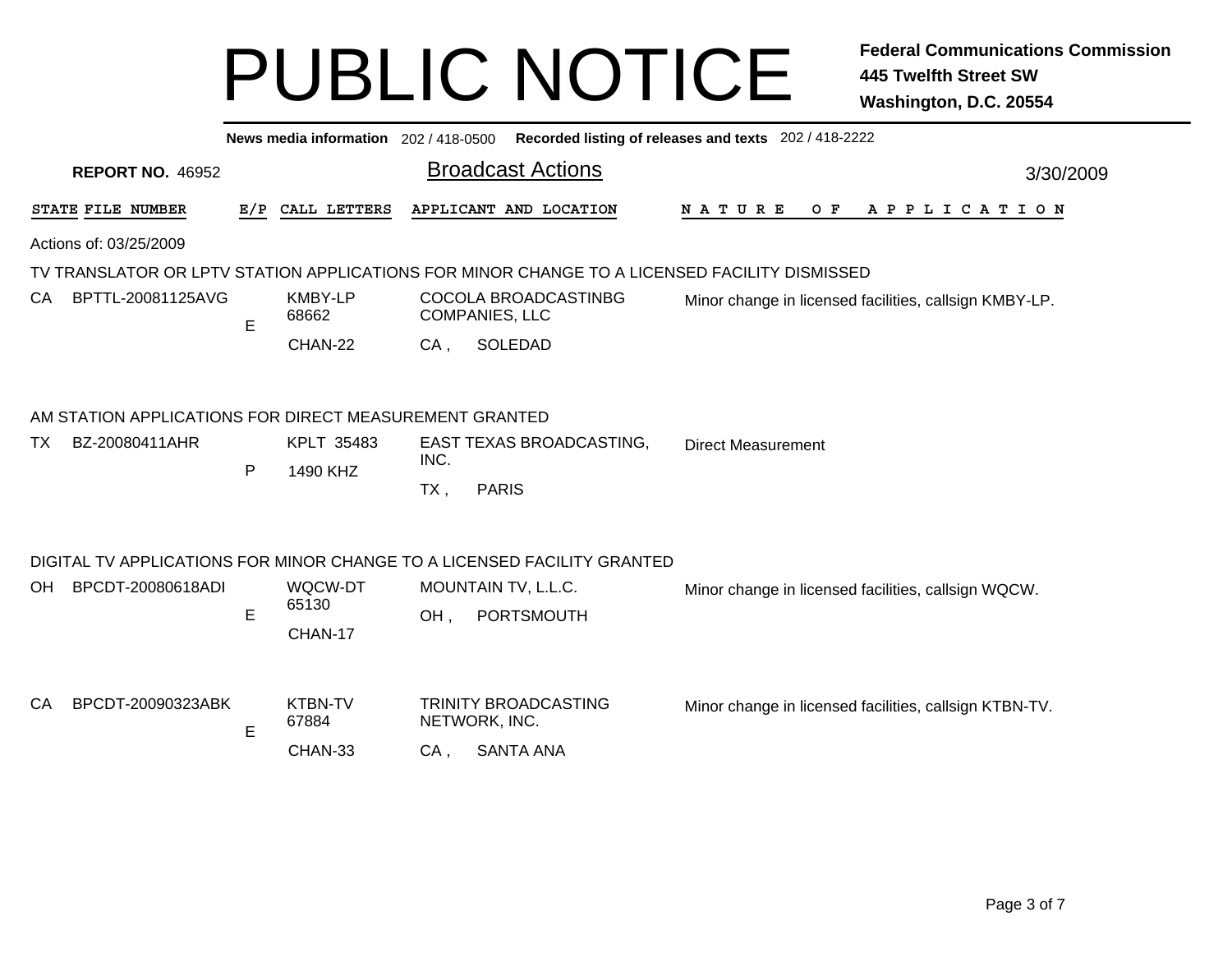|                                                                         |     | News media information 202 / 418-0500 |        | Recorded listing of releases and texts 202 / 418-2222                                                                                           |                                      |  |                                                        |  |  |  |  |  |
|-------------------------------------------------------------------------|-----|---------------------------------------|--------|-------------------------------------------------------------------------------------------------------------------------------------------------|--------------------------------------|--|--------------------------------------------------------|--|--|--|--|--|
| <b>REPORT NO. 46952</b>                                                 |     |                                       |        | <b>Broadcast Actions</b>                                                                                                                        | 3/30/2009                            |  |                                                        |  |  |  |  |  |
| STATE FILE NUMBER                                                       | E/P | CALL LETTERS                          |        | APPLICANT AND LOCATION                                                                                                                          | A P P L I C A T I O N                |  |                                                        |  |  |  |  |  |
| Actions of: 03/25/2009                                                  |     |                                       |        |                                                                                                                                                 |                                      |  |                                                        |  |  |  |  |  |
| DIGITAL TV APPLICATIONS FOR MINOR CHANGE TO A LICENSED FACILITY GRANTED |     |                                       |        |                                                                                                                                                 |                                      |  |                                                        |  |  |  |  |  |
| BPCDT-20090323AEA<br>KY.                                                | E   | <b>WDKY-DT</b><br>64017<br>CHAN-31    | KY,    | <b>WDKY LICENSEE, LLC</b><br><b>DANVILLE</b>                                                                                                    |                                      |  | Minor change in licensed facilities, callsign WDKY-TV. |  |  |  |  |  |
| BMPED-20090225ABA<br>TN.                                                | E   | <b>WPRH 93121</b><br>90.9 MHZ         | $TN$ , | FM STATION APPLICATIONS FOR MINOR MODIFICATION TO A CONSTRUCTION PERMIT GRANTED<br><b>AMERICAN FAMILY</b><br><b>ASSOCIATION</b><br><b>PARIS</b> | Mod of CP to chg                     |  |                                                        |  |  |  |  |  |
|                                                                         |     |                                       |        | FM STATION APPLICATIONS FOR MINOR CHANGE TO A LICENSED FACILITY GRANTED                                                                         |                                      |  |                                                        |  |  |  |  |  |
| BPH-20090121AGB<br>KY.                                                  | E   | WANY-FM 834<br>100.9 MHZ              | KY,    | PAMELA ALLRED DBA ALBANY<br><b>BROADCASTING COMPANY</b><br><b>ALBANY</b>                                                                        | Minor change in licensed facilities. |  |                                                        |  |  |  |  |  |
| BPH-20090121AGE<br>KY                                                   | Е   | <b>WLSK 36886</b><br>100.9 MHZ        | KY,    | CBC OF MARION COUNTY, INC<br><b>LEBANON</b>                                                                                                     | Minor change in licensed facilities. |  |                                                        |  |  |  |  |  |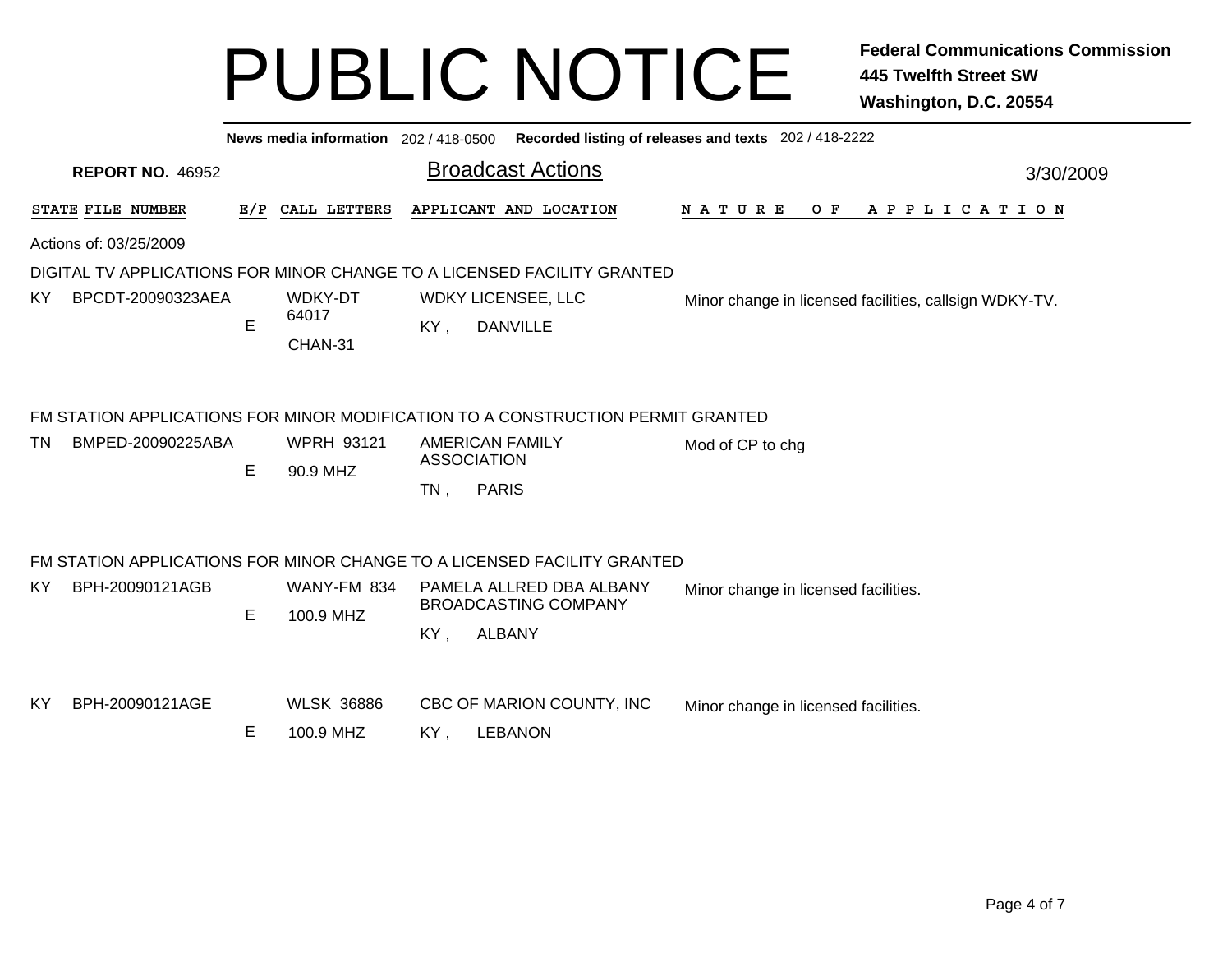| Recorded listing of releases and texts 202 / 418-2222<br>News media information 202 / 418-0500 |                                                                         |     |                   |                          |                                                    |                                      |  |  |     |           |  |  |  |  |  |  |                       |  |
|------------------------------------------------------------------------------------------------|-------------------------------------------------------------------------|-----|-------------------|--------------------------|----------------------------------------------------|--------------------------------------|--|--|-----|-----------|--|--|--|--|--|--|-----------------------|--|
|                                                                                                | <b>REPORT NO. 46952</b>                                                 |     |                   | <b>Broadcast Actions</b> |                                                    |                                      |  |  |     | 3/30/2009 |  |  |  |  |  |  |                       |  |
|                                                                                                | STATE FILE NUMBER                                                       | E/P | CALL LETTERS      |                          | APPLICANT AND LOCATION                             | <b>NATURE</b>                        |  |  | O F |           |  |  |  |  |  |  | A P P L I C A T I O N |  |
|                                                                                                | Actions of: 03/25/2009                                                  |     |                   |                          |                                                    |                                      |  |  |     |           |  |  |  |  |  |  |                       |  |
|                                                                                                | FM STATION APPLICATIONS FOR MINOR CHANGE TO A LICENSED FACILITY GRANTED |     |                   |                          |                                                    |                                      |  |  |     |           |  |  |  |  |  |  |                       |  |
| AZ.                                                                                            | BPED-20090128ABE                                                        |     | <b>KWFH 16762</b> |                          | ADVANCE MINISTRIES, INC.                           | Minor change in licensed facilities. |  |  |     |           |  |  |  |  |  |  |                       |  |
|                                                                                                |                                                                         |     | 90.3 MHZ          | <b>SCHOOL</b>            | D/B/A NEW LIFE CHRISTIAN                           |                                      |  |  |     |           |  |  |  |  |  |  |                       |  |
|                                                                                                |                                                                         |     |                   | AZ,                      | <b>PARKER</b>                                      |                                      |  |  |     |           |  |  |  |  |  |  |                       |  |
|                                                                                                |                                                                         |     |                   |                          |                                                    |                                      |  |  |     |           |  |  |  |  |  |  |                       |  |
| AL                                                                                             | BPH-20090128AEX                                                         | E   | WJRL-FM<br>63945  |                          | <b>MAGIC BROADCASTING</b><br>ALABAMA LICENSING LLC | Minor change in licensed facilities. |  |  |     |           |  |  |  |  |  |  |                       |  |
|                                                                                                |                                                                         |     | 103.9 MHZ         | AL,                      | <b>FORT RUCKER</b>                                 |                                      |  |  |     |           |  |  |  |  |  |  |                       |  |
|                                                                                                |                                                                         |     |                   |                          |                                                    |                                      |  |  |     |           |  |  |  |  |  |  |                       |  |
| AZ.                                                                                            | BPED-20090128AFO                                                        |     | KJZA 92985        |                          | ST. PAUL BIBLE COLLEGE                             | Minor change in licensed facilities. |  |  |     |           |  |  |  |  |  |  |                       |  |
|                                                                                                |                                                                         | Е   | 89.5 MHZ          | AZ,                      | <b>DRAKE</b>                                       |                                      |  |  |     |           |  |  |  |  |  |  |                       |  |

### FM AUXILIARY TRANSMITTING ANTENNA APPLICATIONS FOR AUXILIARY PERMIT GRANTED

| DC BXPED-20090310ADH | <b>WETA 65669</b> | <b>GREATER WASHINGTON</b>               | CP for auxiliary purposes. |
|----------------------|-------------------|-----------------------------------------|----------------------------|
|                      | 90.9 MHZ          | EDUCATIONAL<br>TELECOMMUNICATIONS ASSN. |                            |

**WASHINGTON**  $DC$ .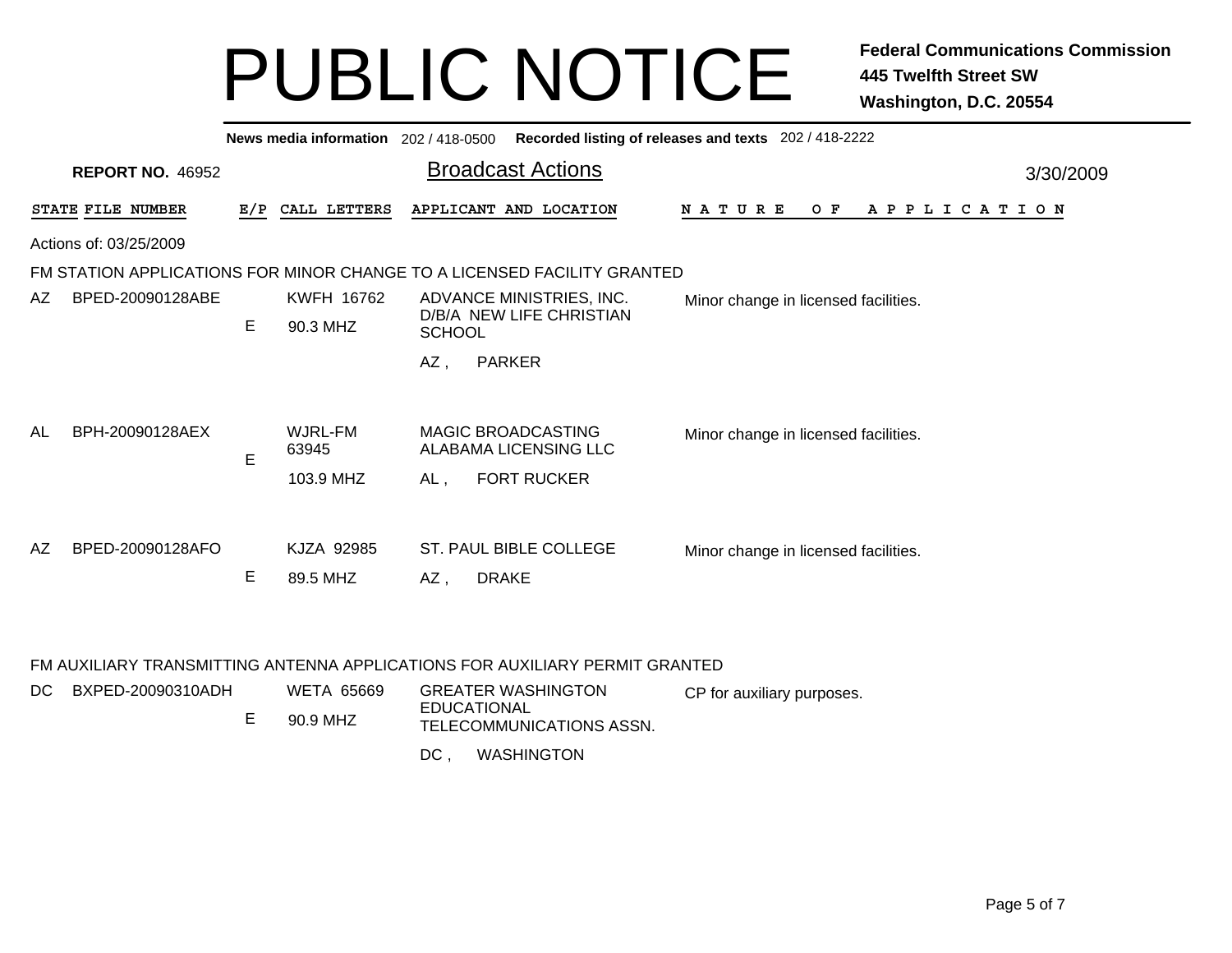|                                |     | News media information 202 / 418-0500 |                                                                                                    | Recorded listing of releases and texts 202 / 418-2222                              |
|--------------------------------|-----|---------------------------------------|----------------------------------------------------------------------------------------------------|------------------------------------------------------------------------------------|
| <b>REPORT NO. 46952</b>        |     |                                       | <b>Broadcast Actions</b>                                                                           | 3/30/2009                                                                          |
| STATE FILE NUMBER              | E/P | CALL LETTERS                          | APPLICANT AND LOCATION                                                                             | O F<br><b>NATURE</b><br>A P P L I C A T I O N                                      |
| Actions of: 03/25/2009         |     |                                       |                                                                                                    |                                                                                    |
|                                |     |                                       | DIGITAL TRANSLATOR OR DIGITAL LPTV APPLICATIONS FOR LICENSE TO COVER GRANTED                       |                                                                                    |
| BLDTL-20090310ADQ<br><b>PA</b> | E   | WHVL-LD<br>168799                     | CHANNEL COMMUNICATIONS,<br><b>LLC</b>                                                              | License to cover construction permit no: BDCCDTL-20061027AGL,<br>callsign WHVL-LD. |
|                                |     | CHAN-27                               | STATE COLLEGE, ETC.<br>PA,                                                                         |                                                                                    |
|                                |     |                                       | DIGITAL TRANSLATOR OR DIGITAL LPTV APPLICATIONS FOR MINOR CHANGE TO A LICENSED FACILITY GRANTED    |                                                                                    |
| BPDVL-20090309ACF<br>CO.       | E   | K05MD-D<br>167809                     | TUCK PROPERTIES, INC. C/O<br>LEE PELTZMAN                                                          | Minor change in licensed facilities, callsign K05MD-D.                             |
|                                |     | CHAN-5                                | CRIPPLE CREEK, ETC.<br>CO <sub>1</sub>                                                             |                                                                                    |
|                                |     |                                       | TV TRANSLATOR OR LPTV STATION APPLICATIONS FOR LICENSE TO COVER GRANTED                            |                                                                                    |
| BLTTL-20090312ABA<br><b>WY</b> |     | K21HQ 127144                          | <b>CENTRAL WYOMING COLLEGE</b>                                                                     | License to cover construction permit no: BPTT-20050510ABC,                         |
|                                | E   | CHAN-21                               | <b>GLENDO</b><br>WY,                                                                               | callsign K58GQ.                                                                    |
|                                |     |                                       | TV TRANSLATOR OR LPTV STATION APPLICATIONS FOR MINOR MODIFICATION TO A CONSTRUCTION PERMIT GRANTED |                                                                                    |

| BMPTTL-20090319ABW | W47DA 29710 | ENTRAVISION HOLDINGS, LLC | Modification of construction permit file number |
|--------------------|-------------|---------------------------|-------------------------------------------------|
|                    | CHAN-47     | <b>MELBOURNE</b>          | BDISTTL-20051017ACU.                            |